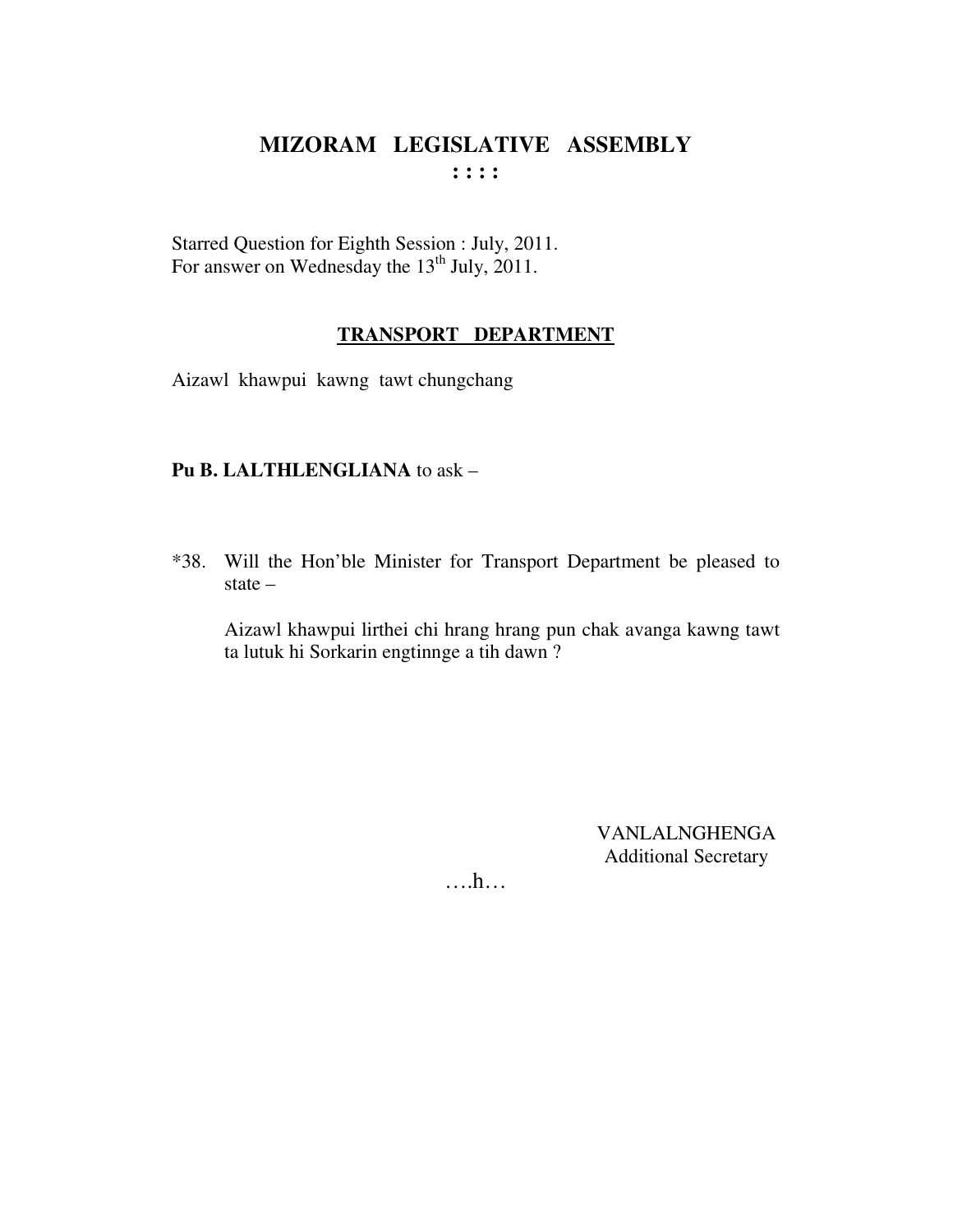Starred Question for Eighth Session : July, 2011. For answer on Wednesday, the  $13<sup>th</sup>$  July, 2011.

### **HEALTH & FAMILY WELFARE DEPARTMENT** Buarpui PHC chungchang

### **Dr. R. LALTHANGLIANA** to ask –

\*39 Will the Hon'ble Minister for Health & Family Welfare Department be pleased to state-

Buarpui PHC tih changtlun nan hian hmalak tumna a awm em?

VANLALNGHENGA Additional Secretary

...st…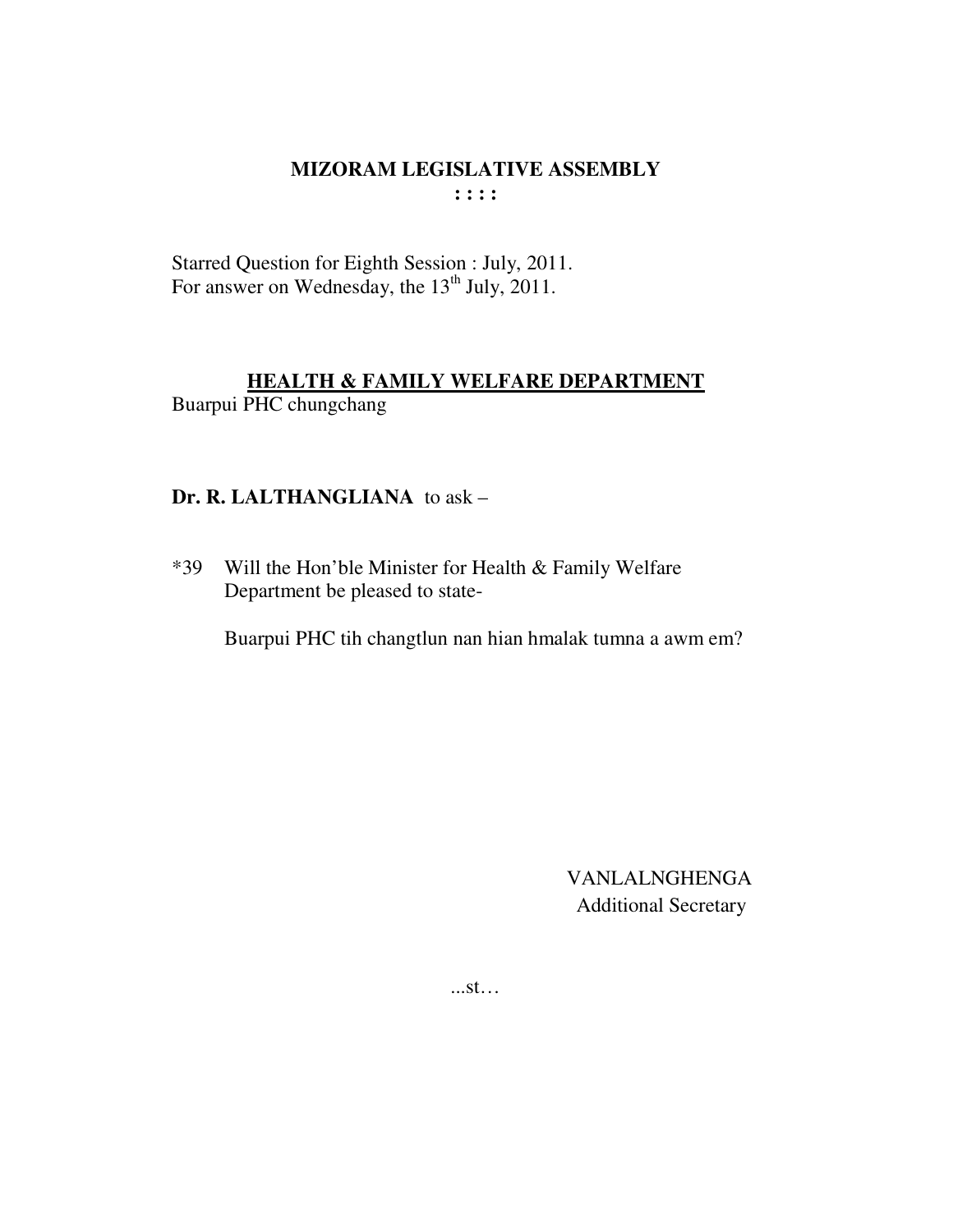Starred Question for Eighth Session : July, 2011.<br>For answer on Wednesday, the 13<sup>th</sup> July, 2011.

#### **ENVIRONMENT & FORESTS DEPARTMENT**

Community Reserve enkawl chungchang

### Pu T.T. ZOTHANSANGA to ask -

\*40. Will the Hon'ble Minister for Environment & Forests Department be pleased to state -

Community Reserve enkawl turin Sorkarin tanpuina a pe thei em?

**VANLALNGHENGA Additional Secretary** 

 $\dots$ ...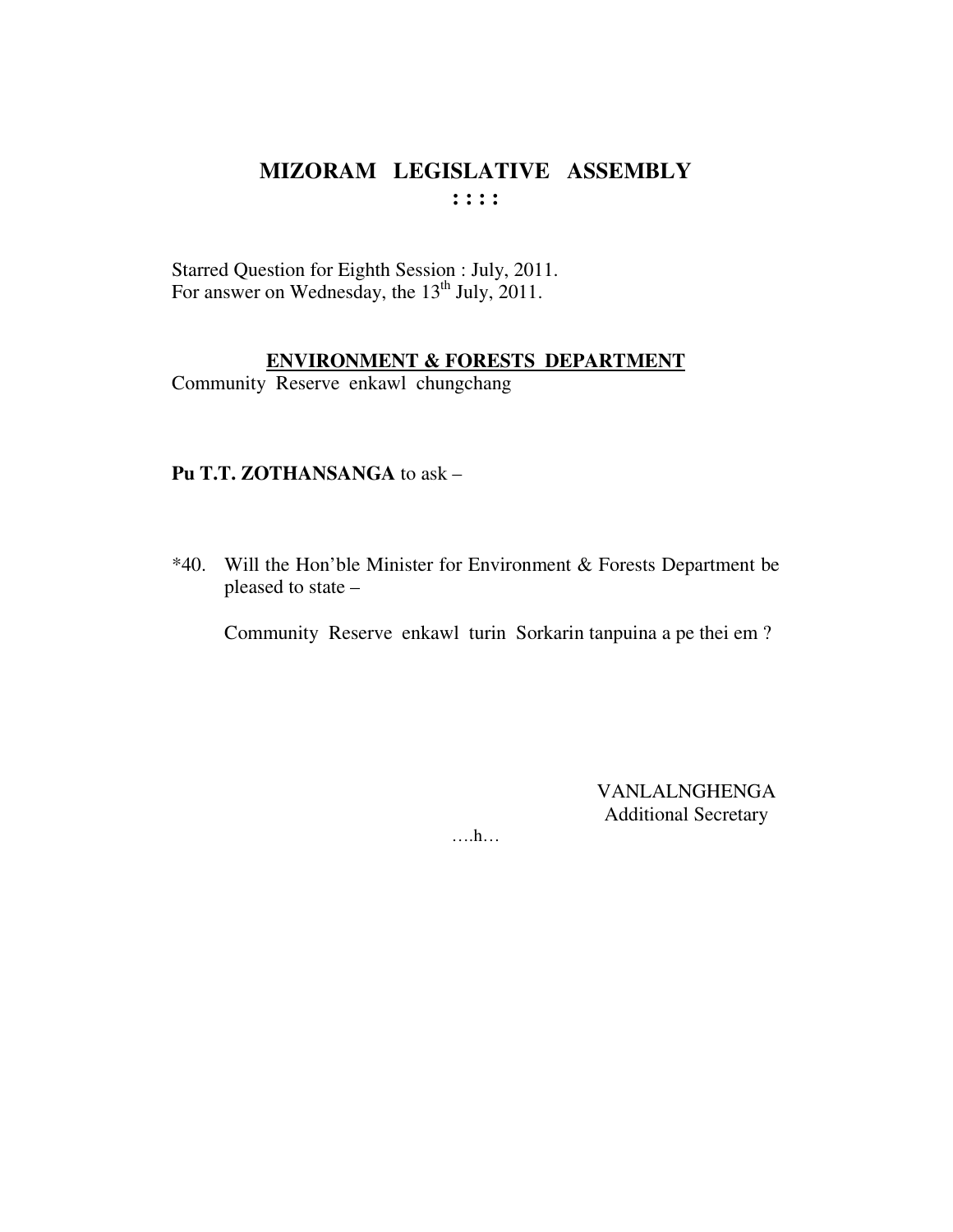Starred Question for Eighth Session : July, 2011 For answer on Wednesday, the  $13<sup>th</sup>$  July, 2011.

### **ANIMAL HUSBANDRY & VETERINARY DEPARTMENT**

Animal Husbandry & Veterinary Department hnuaia Hospital leh Dispensary Building chungchang.

### **Pu T.T. ZOTHANSANGA** to ask –

- \*41. Will the Hon'ble Minister for Animal Husbandry & Veterinary Department be pleased to state –
	- a) Animal Husbandry & Veterinary hnuaia Hospital leh Dispensary Building te Sorkar in sak that tumna a nei em ?
	- b) Nei nise pawisa sanction a ni tawh em ? Engzatnge ?
	- c) Engtikah nge sak tan theih anih ang ?
	- d) Hospital engzatnge sak that tur ?
	- e) Dispensary engzatnge sak that tur ? Khawi hmunah te nge ?

VANLALNGHENGA Additional Secretary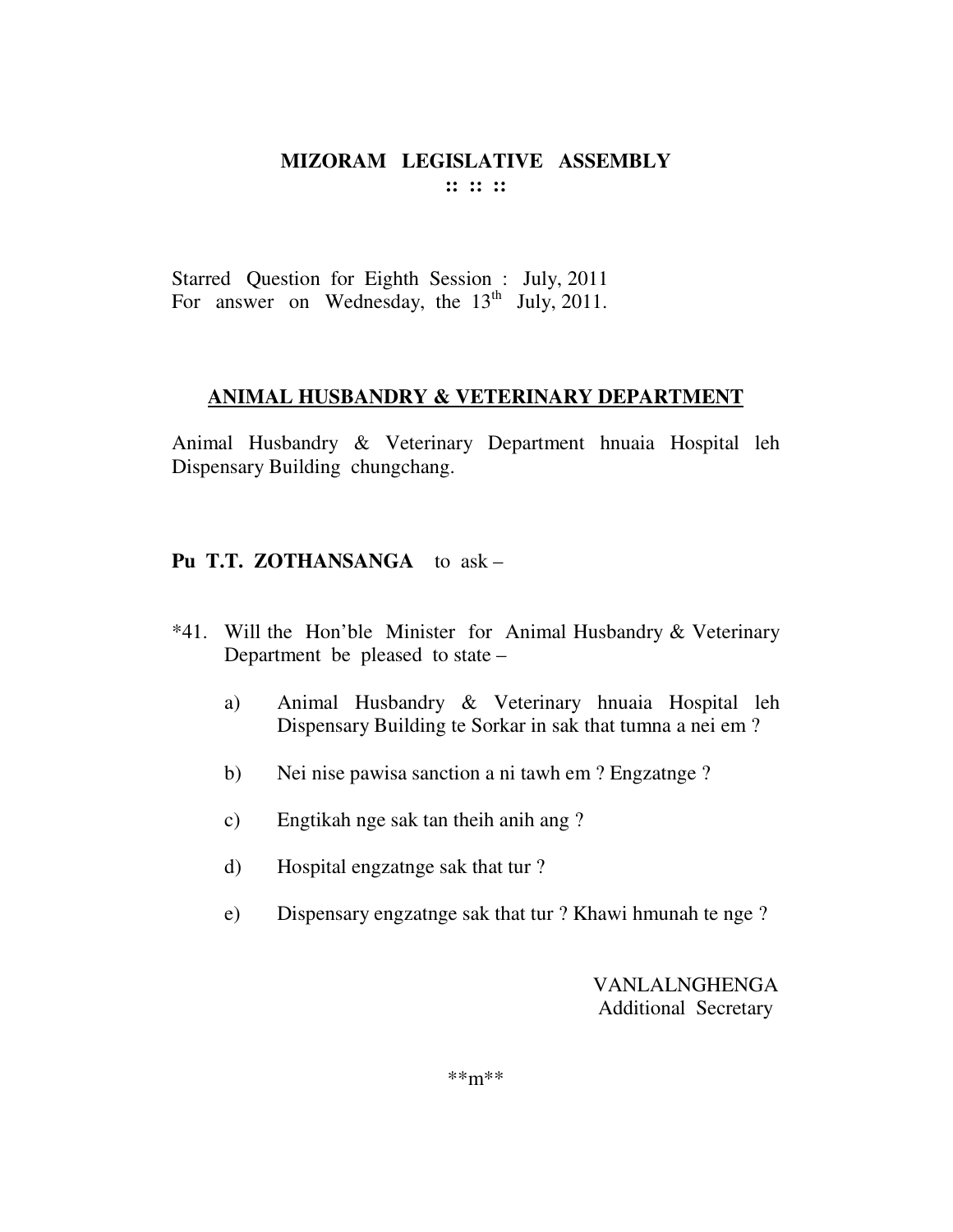Starred Question for Eighth Session : July, 2011. For answer on Wednesday, the 13<sup>th</sup> July, 2011.

### **ENVIRONMENT & FORESTS DEPARTMENT**

Forests Village chungchang

### Pu R.L. PIANMAWIA to ask -

 $*42$ . Will the Hon'ble Minister for Environment & Forests Department be pleased to state –

a) Forest Village hi eng hmanga thlan tur nge ni?

b) Forest Village tan hian eng hamthatnate nge awm/hmuh theih ?

VANLALNGHENGA **Additional Secretary** 

 $\dots$ ...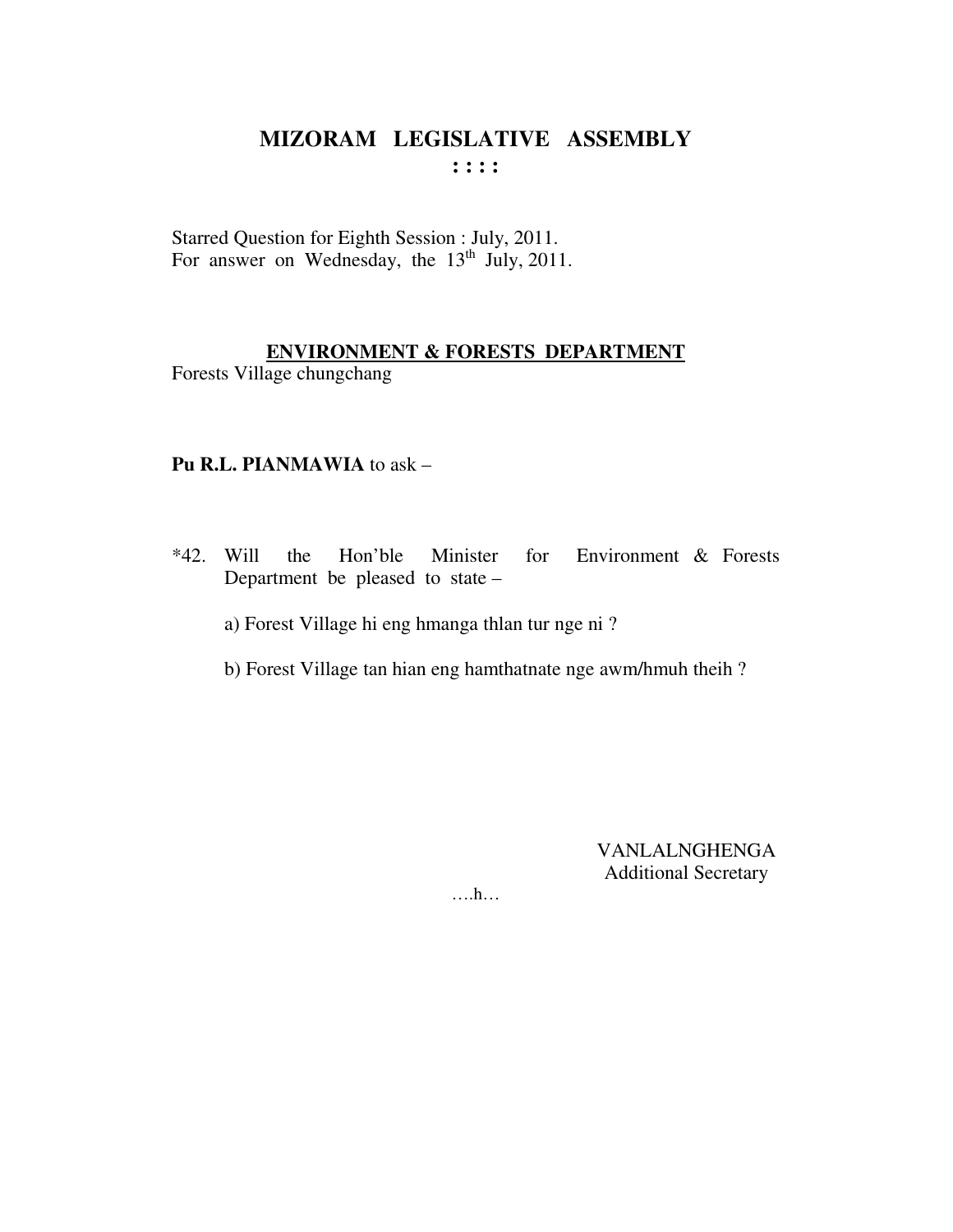Starred Question for Eighth Session : July, 2011 For answer on Wednesday, the  $13<sup>th</sup>$  July, 2011.

### **ANIMAL HUSBANDRY & VETERINARY DEPARTMENT**

NLUP Trade thlan chungchang.

## **Pu T.T. ZOTHANSANGA** to ask –

- \*43. Will the Hon'ble Minister for Animal Husbandry & Veterinary Department be pleased to state –
	- a) NLUP hnuaiah Bawng lian hnute tam chi thlang an awm em?
	- b) Awm nise engzatin nge thlang?
	- c) Bawng lian vulhtute tan Ranchaw (Fodder) chinna tur hmun engtia ruahman tur nge?
	- d) Bawng liante chu State pawn atanga lei tur a ni em? Nita se khawi State atangin nge Sorkar-in a lei ang?
	- e) Bawng lian pakhat man engzatnge?

VANLALNGHENGA Additional Secretary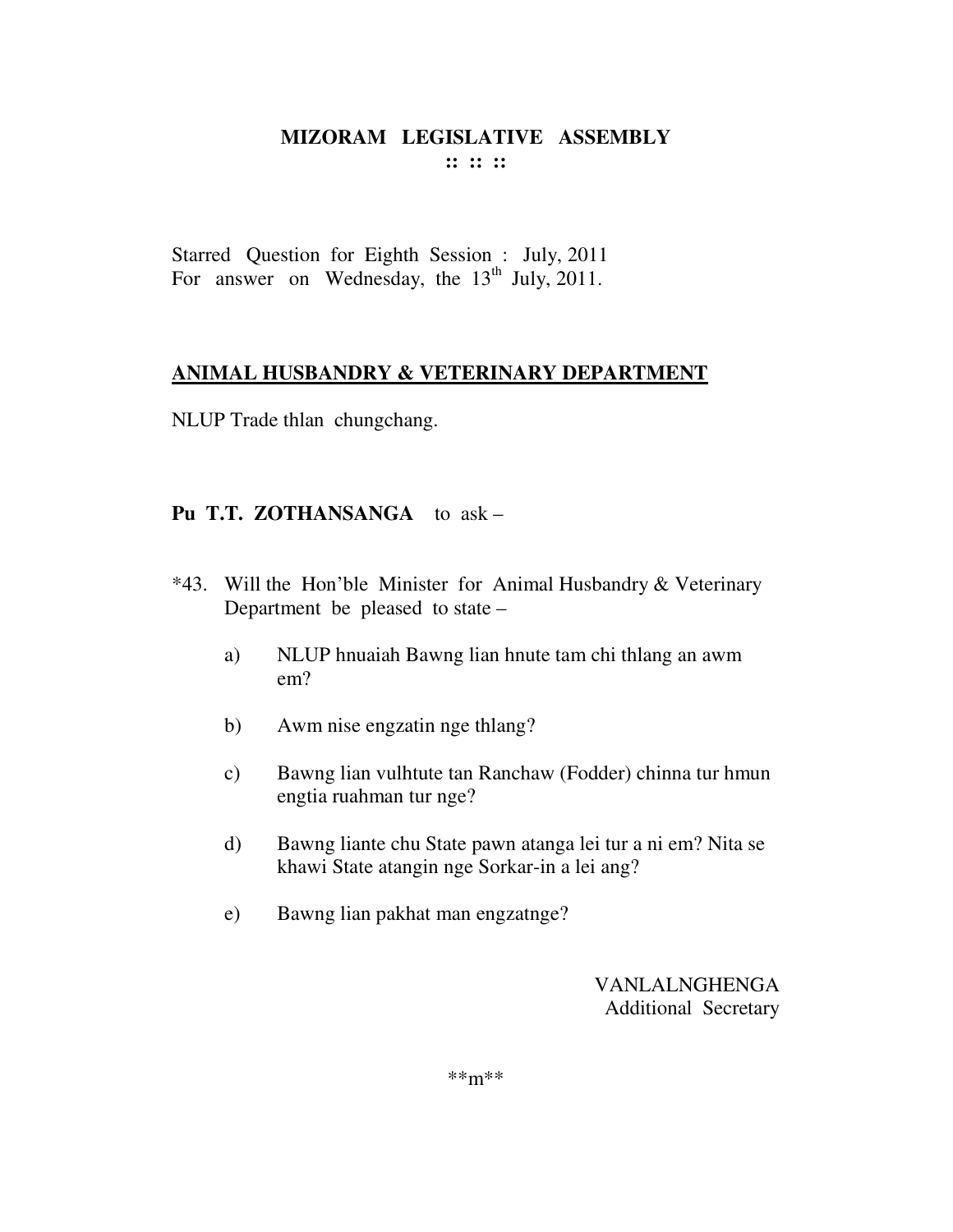Starred Question for Eighth Session : July, 2011.<br>For answer on Wednesday 13<sup>th</sup> July, 2011.

### **ENVIRONMENT & FORESTS DEPARTMENT**

Rules chungchang

### Pu LALDUHOMA to ask -

- \*44. Will the Hon'ble Minister for Environment & Forests Department be pleased to state
	- a) Mizoram Forest (Establishment & Regulation of Saw Mills and other Wood Based Industries) Rules, 2010 hi hman a ni tawh  $em?$
	- b) He Rules hi hman tlak leh hman theihah ngaih a ni em?

**VANLALNGHENGA Additional Secretary** 

 $...st...$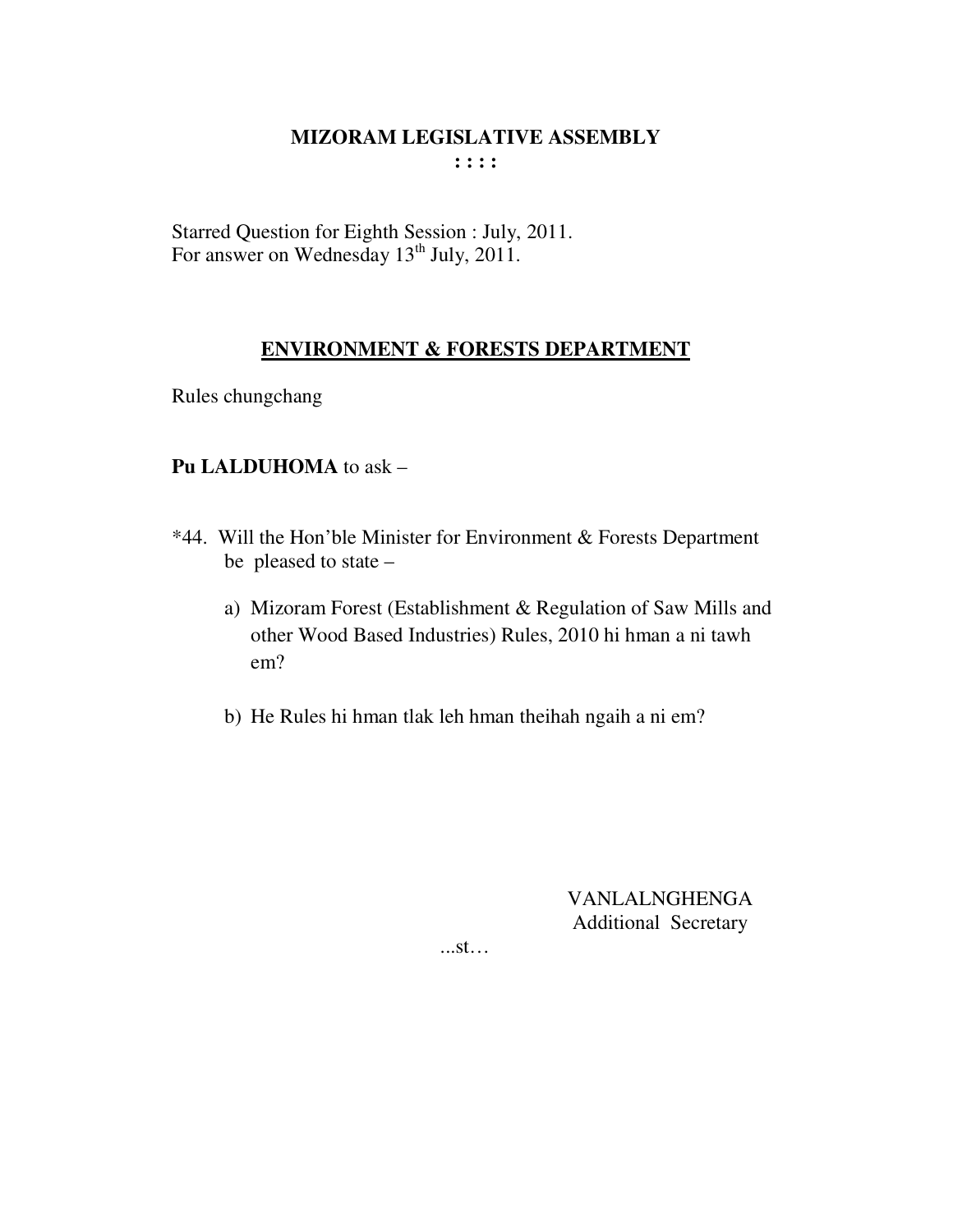Starred Question for Eighth Session : July, 2011. For answer on Wednesday, the  $13<sup>th</sup>$  July, 2011.

### **PUBLIC HEALTH ENGINEERING DEPARTMENT**

Mauchar Water Supply Scheme chungchang

### **Pu R.L. PIANMAWIA** to ask –

- \*45. Will the Hon'ble Minister for Public Health Engineering Department be pleased to state –
	- a) Mauchar Water Supply Scheme atana Wind Mill hman tur kha hman tangkai a ni tawh em ?
	- b) Wind Mill hmanna tura thawktu (Contractor) tunge ni ?
	- c) Hemi atan hian pawisa engzatnge ruahman a nih ? Hnathawhna tur pawisa pek a ni tawh em ?

VANLALNGHENGA Additional Secretary

….h…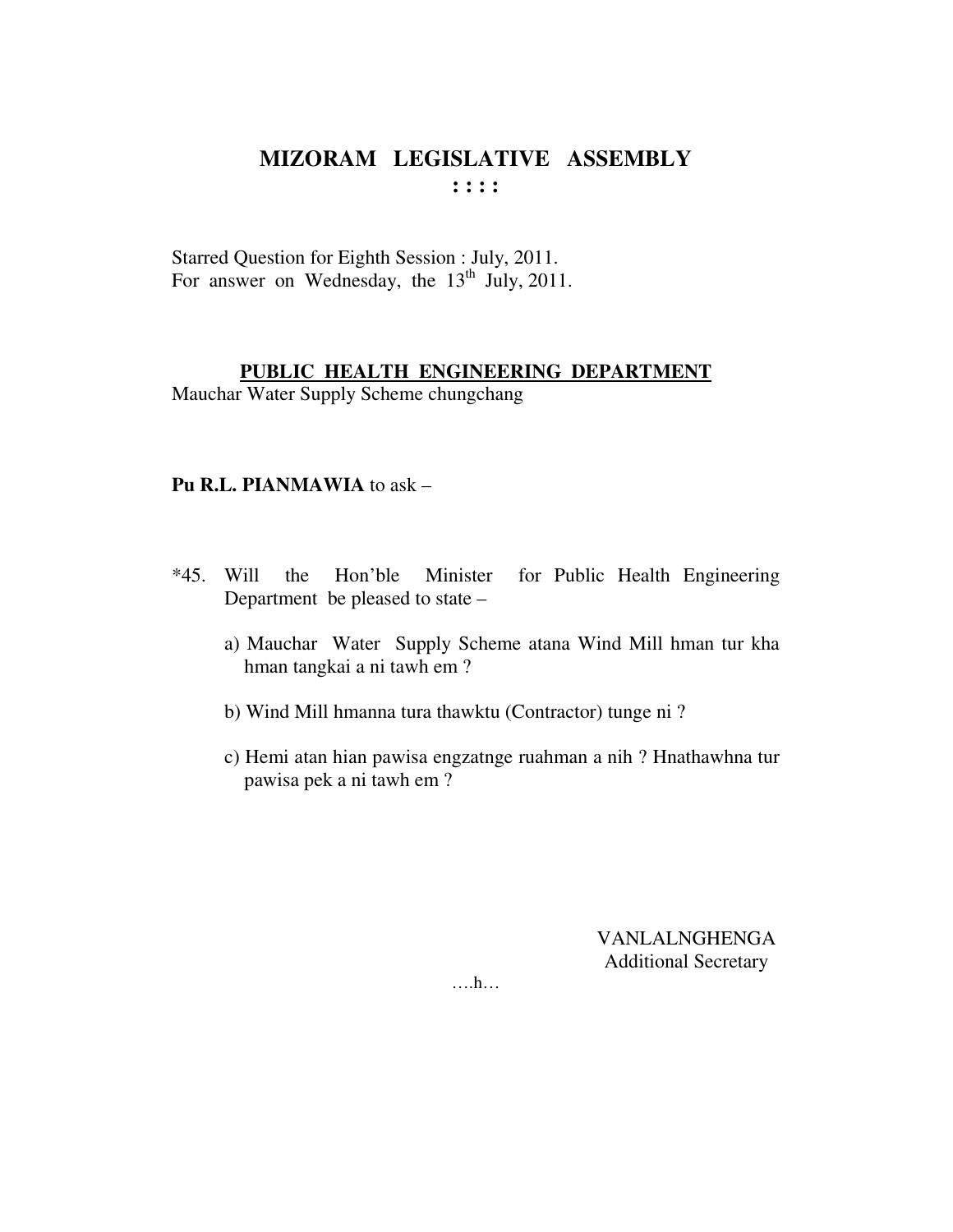Starred Question for Eighth Session : July, 2011 For answer on Wednesday, the  $13<sup>th</sup>$  July, 2011.

### **ANIMAL HUSBANDRY & VETERINARY DEPARTMENT**

Ran natna hrileng chungchang.

## **Pu T.T. ZOTHANSANGA** to ask –

\*46. Will the Hon'ble Minister for Animal Husbandry & Veterinary Department be pleased to state –

Ran natna hrileng thin vanga kan harsatnaah Sorkar-in eng angin nge hma a lak ?

> VANLALNGHENGA Additional Secretary

\*\*m\*\*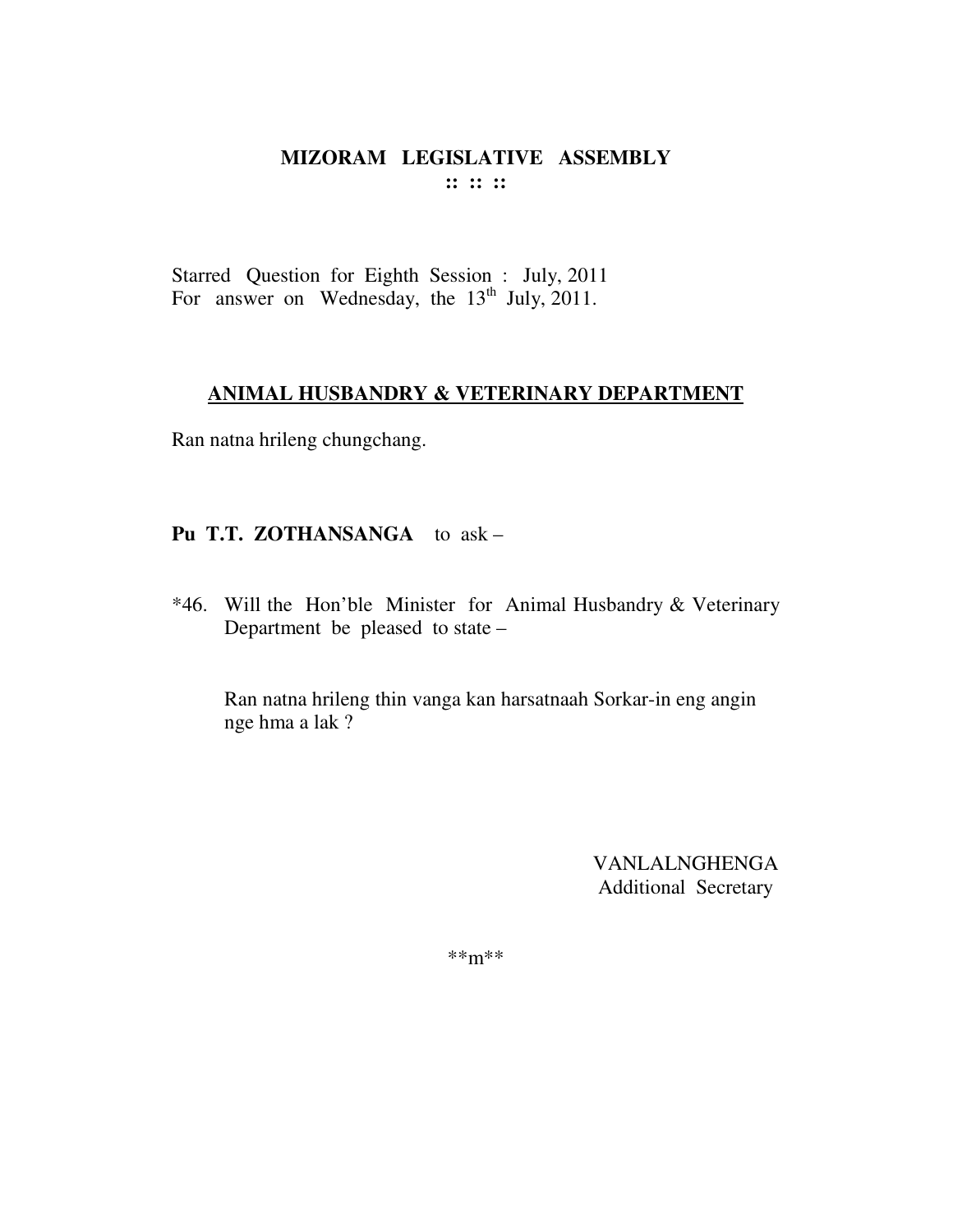Starred Question for Eighth Session : July, 2011. For answer on Wednesday, the  $13<sup>th</sup>$  July, 2011.

#### **PUBLIC HEALTH ENGINEERING DEPARTMENT**

Buarpui leh a chheh vel tui lak chungchang.

### **Dr. R. LALTHANGLIANA** to ask -

\*47. Will the Hon'ble Minister for Public Health Engineering Department be pleased to state –

 Buarpui leh a chheh vel khuaa chengte tan hian tuilakna (scheme/project) siam/ruahmanna a awm em ?

> VANLALNGHENGA Additional Secretary

…nt…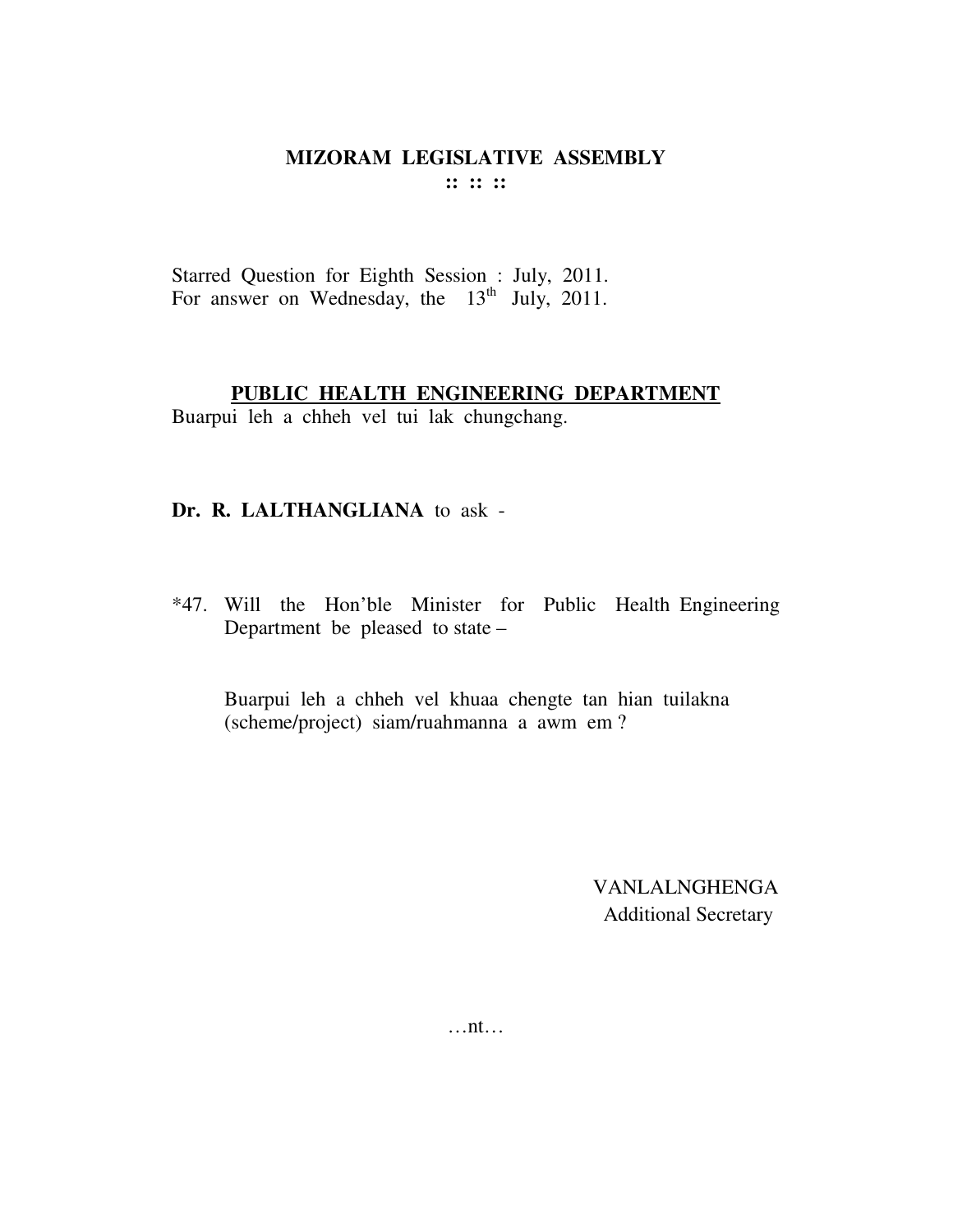Starred Question for Eighth Session : July, 2011. For answer on Wednesday, the  $13<sup>th</sup>$  July, 2011.

#### **TRANSPORT DEPARTMENT**

JNNURM suma Bus lei chungchang.

#### **Pu LALROBIAKA** to ask -

- \*48. Will the Hon'ble Minister for Transport Department be pleased to state –
	- (a) JNNURM hnuaiah Bus engzat leina nge a hmuh a, engzatnge lei a nih tawh ?
	- (b) Lei belh zel tumna a awm em ?

VANLALNGHENGA Additional Secretary.

…nt…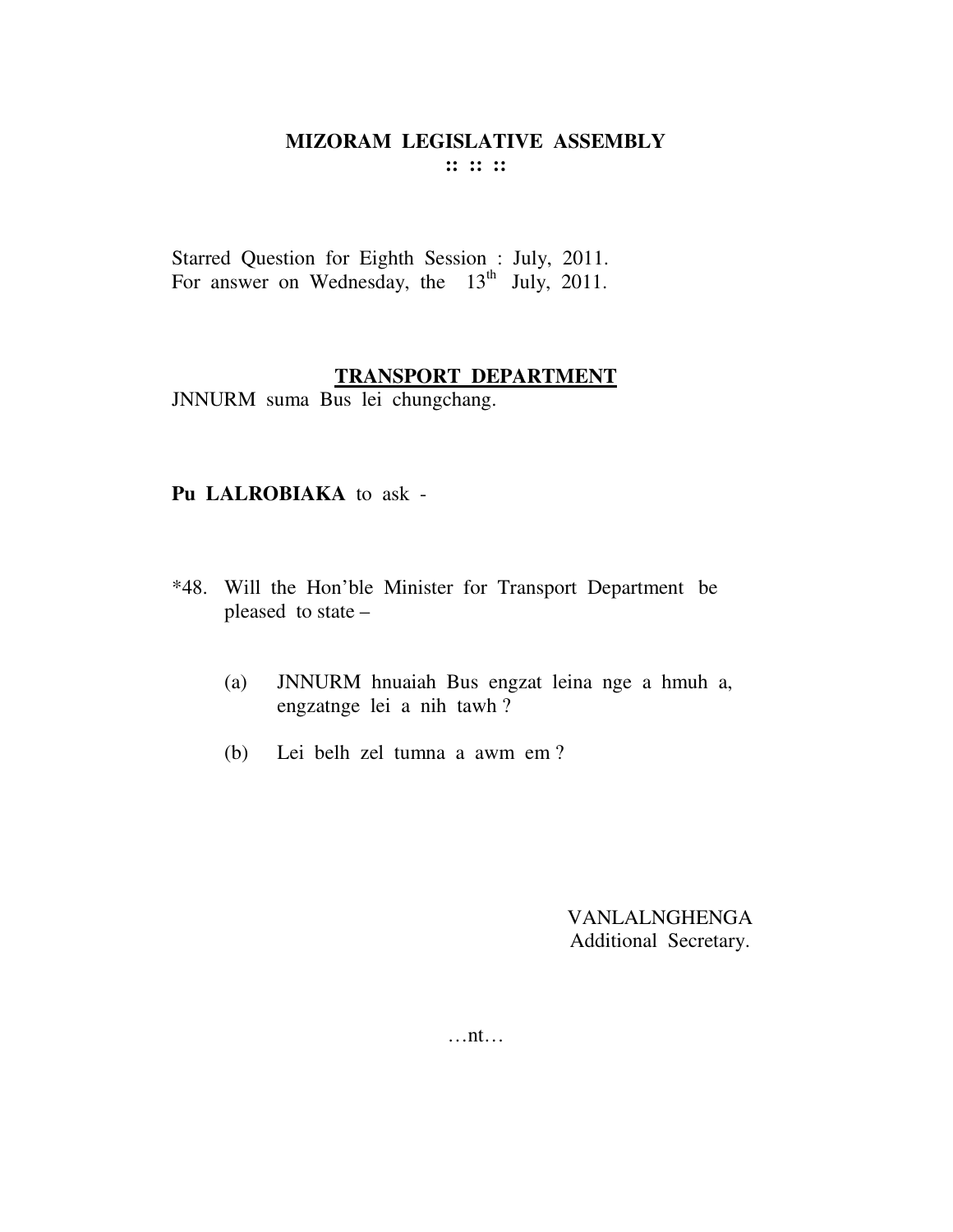Starred Question for Eighth Session : July, 2011. For answer on Wednesday, the 13<sup>th</sup> July, 2011.

### **TRANSPORT DEPARTMENT**

Inland Water Transport etc. chungchang

## **Pu. JOHN SIAMKUNGA** to ask –

- \*49 Will the Hon'ble Minister for Transport Department be pleased to state
	- a) Inland Water Transport lamah Mizoram Sorkar hian khawi hmun (River)-ah te nge hma lakna a neih? Tunah enge kan thlen chin?
	- b) Transport Department hian kum 2010-2011 chhungin Motor/Vehicles registration fee leh road tax atangin sum engzat nge a hmuh?

VANLALNGHENGA Additional Secretary